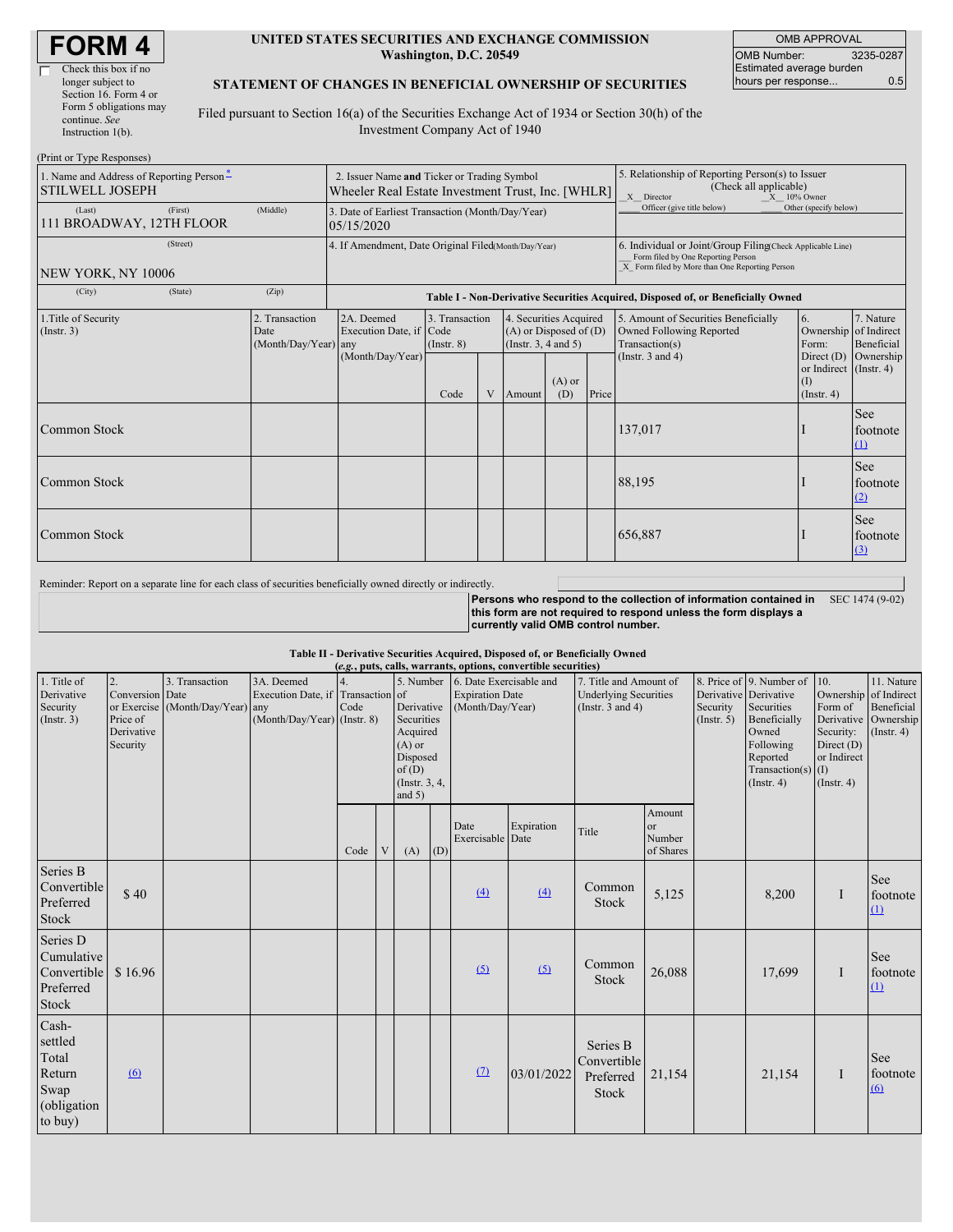| Cash-<br>settled<br>Total<br>Return<br>Swap<br>(obligation<br>to buy) | $\Omega$ |            |              |               | (7)      |            | Series D<br>Cumulative<br>03/01/2022 Convertible 376,693<br>Preferred<br>Stock |        |              | 376,693 | $\bf{I}$ | See<br>footnote<br>(6)            |
|-----------------------------------------------------------------------|----------|------------|--------------|---------------|----------|------------|--------------------------------------------------------------------------------|--------|--------------|---------|----------|-----------------------------------|
| Cash-<br>settled<br>Total<br>Return<br>Swap<br>(obligation<br>to buy) | (8)      |            |              |               | (7)      | 03/01/2022 | Series B<br>Convertible<br>Preferred<br>Stock                                  | 2,559  |              | 2,559   | I        | See<br>footnote<br>(8)            |
| Cash-<br>settled<br>Total<br>Return<br>Swap<br>(obligation<br>to buy) | (8)      |            |              |               | (7)      |            | Series D<br>Cumulative<br>03/01/2022 Convertible<br>Preferred<br>Stock         | 54,306 |              | 54,306  | I        | See<br>footnote<br>(8)            |
| Cash-<br>settled<br>Total<br>Return<br>Swap<br>(obligation<br>to buy) | $\Omega$ |            |              |               | (7)      | 03/01/2022 | Series B<br>Convertible<br>Preferred<br>Stock                                  | 55,929 |              | 55,929  | I        | See<br>footnote<br>$\overline{9}$ |
| Cash-<br>settled<br>Total<br>Return<br>Swap<br>(obligation<br>to buy) | $\Omega$ |            |              |               | $\Omega$ | 03/01/2022 | Series D<br>Cumulative<br>Convertible<br>Preferred<br>Stock                    | 22,282 |              | 22,282  | I        | See<br>footnote<br>$\overline{9}$ |
| Series D<br>Cumulative<br>Convertible<br>Preferred<br>Stock           | \$16.96  | 05/15/2020 | $\mathbf{P}$ | 4,031<br>(10) | (5)      | (5)        | Common<br>Stock                                                                | 5,941  | \$<br>8.0615 | 40,907  | I        | See<br>footnote<br>(3)            |
| Series D<br>Cumulative<br>Convertible<br>Preferred<br>Stock           | \$16.96  | 05/18/2020 | ${\bf P}$    | 1,879<br>(10) | (5)      | (5)        | Common<br>Stock                                                                | 2,769  | \$<br>8.7859 | 42,786  | I        | See<br>footnote<br>$\Omega$       |
| Series D<br>Cumulative<br>Convertible<br>Preferred<br>Stock           | \$16.96  | 05/18/2020 | $\, {\bf P}$ | 607<br>(10)   | (5)      | (5)        | Common<br>Stock                                                                | 894    | \$<br>8.7859 | 5,296   | I        | See<br>footnote<br>(2)            |

# **Reporting Owners**

|                                                                                       |                 | <b>Relationships</b> |         |       |
|---------------------------------------------------------------------------------------|-----------------|----------------------|---------|-------|
| <b>Reporting Owner Name / Address</b>                                                 | <b>Director</b> | 10%<br>Owner         | Officer | Other |
| <b>STILWELL JOSEPH</b><br>111 BROADWAY, 12TH FLOOR<br>NEW YORK, NY 10006              | X               | X                    |         |       |
| Stilwell Value LLC<br>111 BROADWAY, 12TH FLOOR<br>NEW YORK, NY 10006                  | $\mathbf{X}$    | X                    |         |       |
| Stilwell Activist Investments, L.P.<br>111 BROADWAY, 12TH FLOOR<br>NEW YORK, NY 10006 | X               | X                    |         |       |
| Stilwell Activist Fund, L.P.<br>111 BROADWAY, 12TH FLOOR<br>NEW YORK, NY 10006        | X               | X                    |         |       |